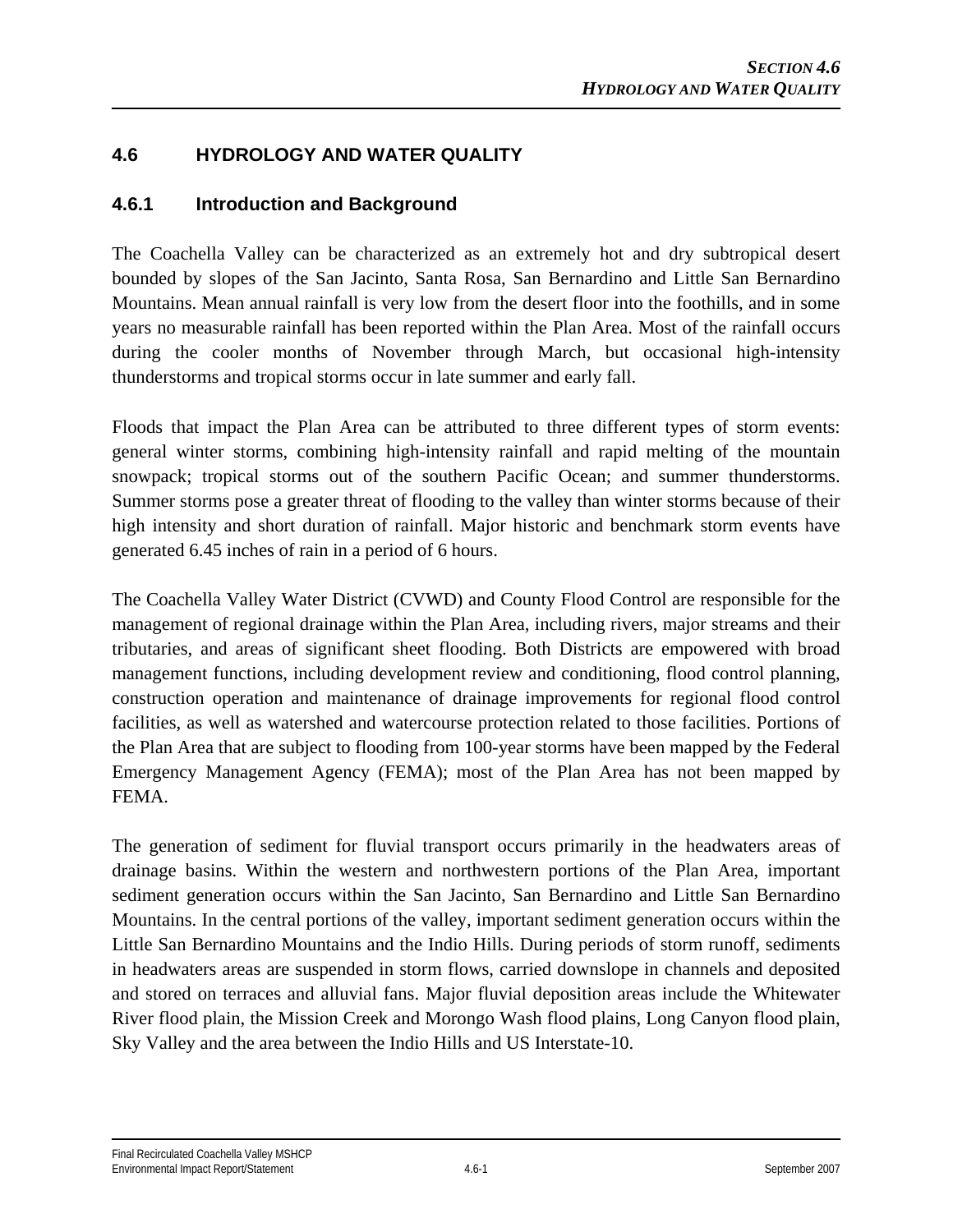As discussed in Section 3.7 of this Final Recirculated EIR/Supplemental Final EIS, the major groundwater subbasins serving the Coachella Valley are in a state of overdraft, where the rate of groundwater extraction exceeds both natural and artificial recharge. In the northwestern portion of the Plan Area, CVWD owns, operates and manages the Whitewater Recharge Basins located between State Highway 111 and US Interstate-10, located in the vicinity of the Whitewater Floodplain Conservation Area. These basins recharge the Upper Thermal Subbasin of the Whitewater River Basin. Recharge water originates from mountain runoff conveyed by the San Gorgonio and Whitewater Rivers, from smaller local drainages and from a turnout on the Colorado River Aqueduct owned and operated by Metropolitan water District (MWD). Groundwater recharge facilities were recently constructed along Mission Creek, north of Pierson Boulevard and east of State Highway 62. These facilities, briefly described above and under the jurisdiction of the Desert Water Agency, encompass approximately 150 acres and would be able to recharge up to 25,000 acre-ft per year. These basins are located in the vicinity of the Upper Mission Creek/Big Morongo Canyon Conservation Area.

CVWD has informed CVAG that the WRP-7 percolation ponds (East Indio Hills) have already been constructed and are not for groundwater recharge. These ponds are for effluent disposal to provide adequate storage for periods when the demand for recycled water is low. CVWD has no plans to build recharge basins near the Indio Quarry sand and gravel mine. Two larger recharge facilities are currently being planned along the east front of the Santa Rosa Mountains in the Lower Thermal Subbasin, adjacent to the Santa Rosa and San Jacinto Mountains Conservation Area. These include the Dike No. 4 Recharge Facilities project and the Martinez Canyon Recharge Facilities. These three planned facilities have been identified in the MSHCP as covered projects/activities.

Natural and artificial groundwater recharge is largely managed by County Flood Control, DWA and CVWD. As public "districts" under state law, CVWD, DWA, RCFCWCD and others act as their own Lead Agency and have control over the approval, construction, operation and maintenance of these facilities.

Section 3.7 of this EIR/EIS provides additional background on hydrology and water quality issues.

# **4.6.2 Thresholds of Significance/Criteria for Determining Significance for CEQA Analysis**

The Plan and the Alternatives would have a significant effect on hydrology and water quality if they: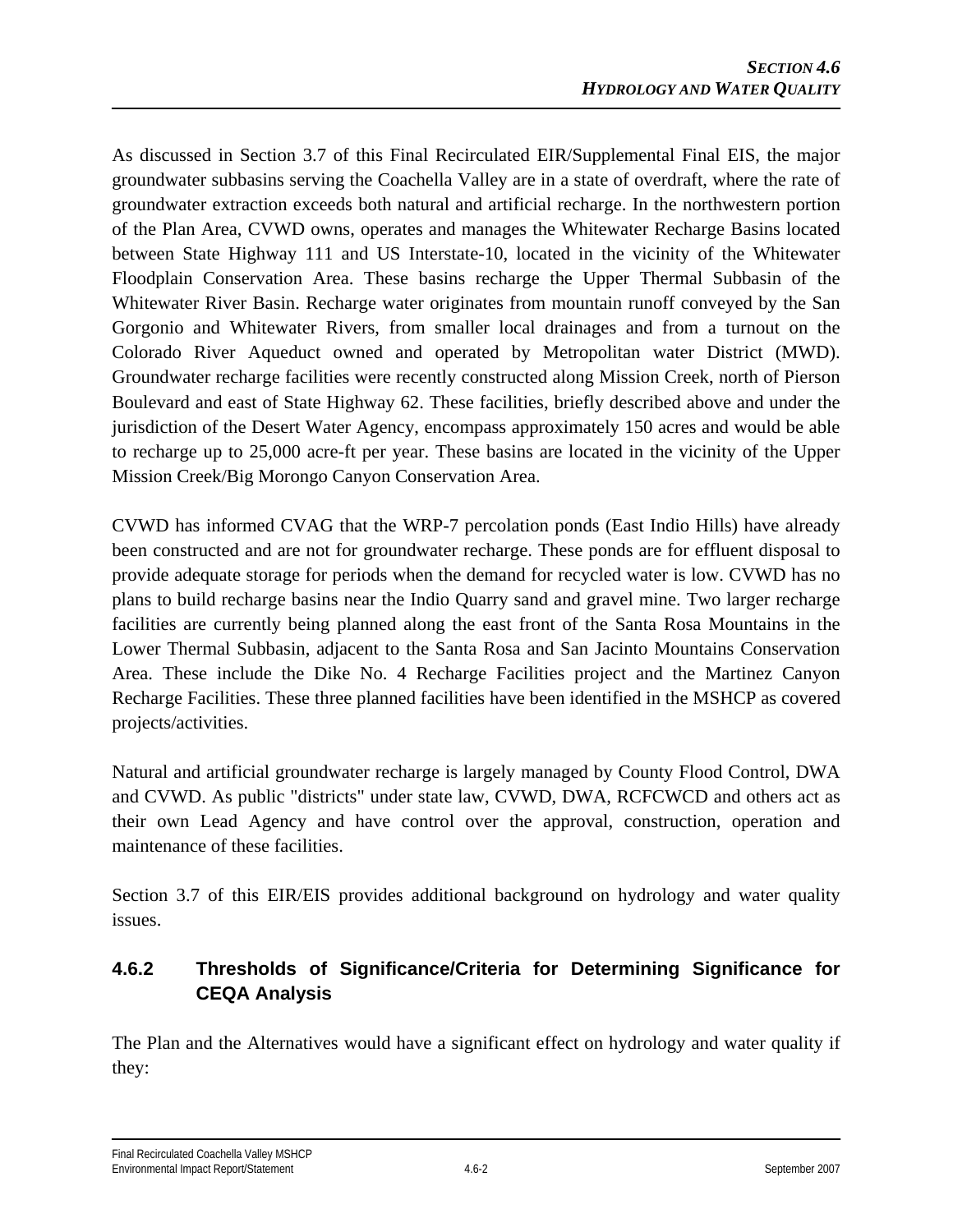- a. Violate any water quality standards or waste discharge requirements.
- b. Substantially deplete groundwater supplies or interfere substantially with groundwater recharge such that there would be a net deficit in aquifer volume or a lowering of the local groundwater table level (e.g., the production rate of pre-existing nearby wells would drop to a level which would not support existing land uses or planned uses for which permits have been granted).
- c. Substantially alter the existing drainage pattern of the site or area, including through the alteration of the course of a stream or river, in a manner that would result in substantial erosion or siltation on- or off-site.
- d. Substantially alter the existing drainage pattern of the site or area, including through the alteration of the course of a stream or river, or substantially increase the rate or amount of surface runoff in a manner that would result in flooding on- or off-site.
- e. Create or contribute runoff water that would exceed the capacity of existing or planned storm water drainage systems or provide substantial additional sources of polluted runoff.
- f. Otherwise substantially degrade water quality.
- g. Place housing within a 100-year flood hazard as mapped on a federal Flood Hazard Boundary or Flood Insurance Rate Map or other flood hazard delineation map.
- h. Place within a 100-year flood hazard area structures that would impede or redirect flood flows.
- i. Expose people or structures to a significant risk of loss, injury, or death involving flooding, including flooding as a result of the failure of a levee or dam.
- j. Contribute to inundation by seiche, tsunami, mud or debris flow.
- k. Conflict with requirements of federal agencies required to take action to reduce risk of flood loss, restore the natural and beneficial values of floodplains, and minimize impacts of flooding on human safety, health and welfare (Executive Order 11988).

### **4.6.3 Hydrology- and Water-Quality-Related Project Impacts**

The MSHCP has been developed in close coordination and consultation with County Flood Control and CVWD. Coordination and consultation has also occurred with the US Army Corps of Engineers on both a project-specific and regional basis. Drainage plans for the major drainages deemed important to the viability of the Plan have also been reviewed, analyzed and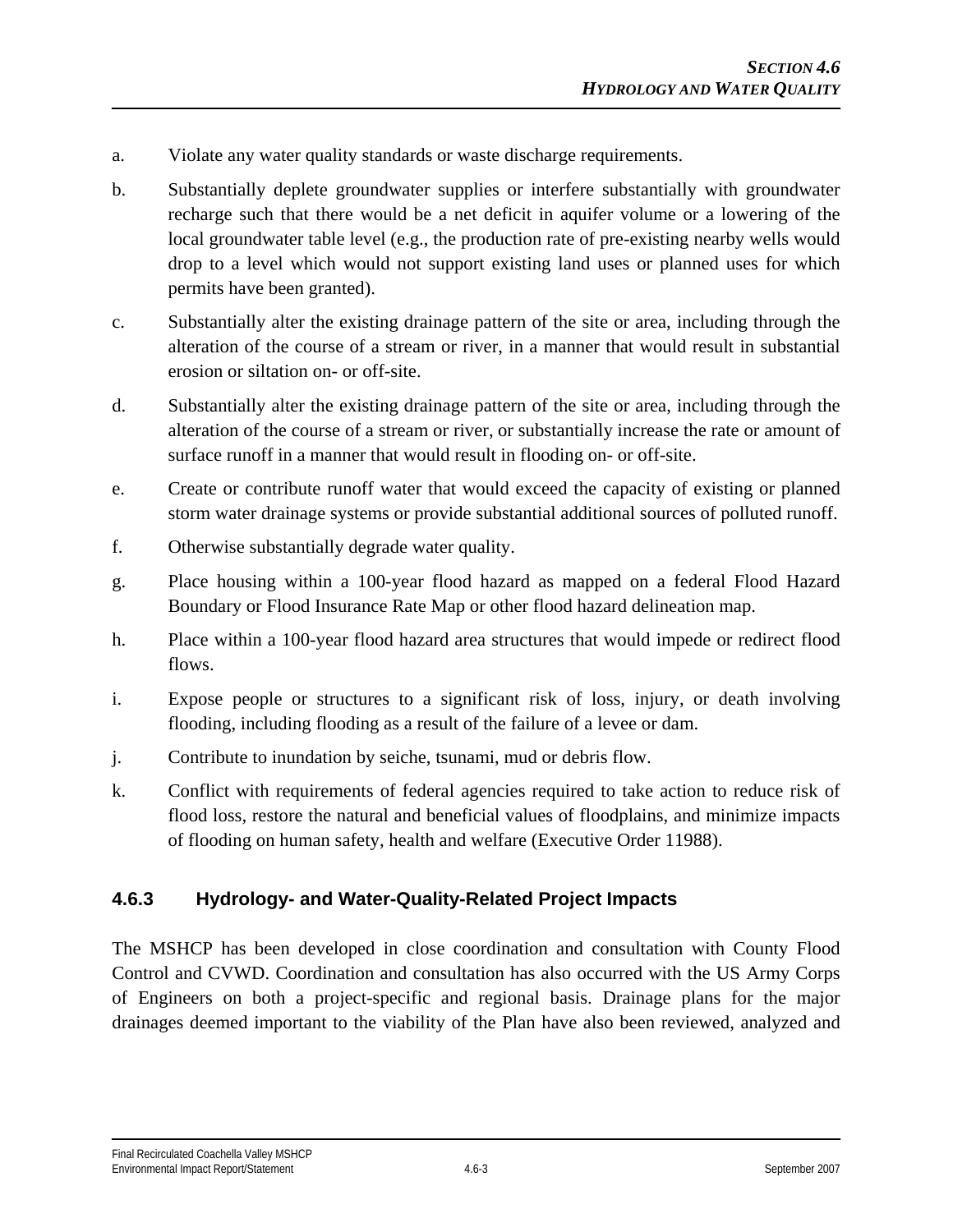documented by the US Geological Survey.<sup>1</sup> The following assesses the potential conflicts or impacts of the Plan on hydrology and water quality.

#### Proposed Action/Preferred Alternative

An essential goal of the Plan is the preservation of existing hydraulic systems, which facilitate the transport of sand and other sediments onto alluvial fans and floodplains that lie within the high-wind corridor of the western Coachella Valley. These major drainages include the San Gorgonio River, Whitewater River and associated tributaries, Mission Creek and Morongo Washes, Long Canyon Wash and other drainages in the Little San Bernardino and Mountains and Indio Hills. These drainages are sand (soft) bottom and include broad floodplains where opportunity for percolation of storm flows is substantial. Many of these areas have been selected and developed for large-scale ground water recharge activities, including the CVWD Whitewater recharge basins and the Desert Water Agency Mission Creek recharge basins. The continued functioning of these drainages as characterized in the Plan would serve to assure, rather than interfere with ground water recharge. Large expanses of the San Gorgonio, Whitewater, Mission Creek and other washes protected by the Plan provide a significant permanent capacity for direct groundwater recharge from both natural and artificial sources.

This Proposed Action/Preferred Alternative provides Take Authorization for CVWD's planned groundwater recharge facilities and the continued operation of its existing groundwater recharge facilities within the Plan Area. DWA is not a Permittee and no Take Authorization is provided for its Mission Creek recharge facility; however, this facility is located outside the Conservation Areas and is not adversely impacted by the Plan.

The MSHCP requires that CVWD would conserve the lands within the Whitewater Floodplain Preserve in perpetuity and would cooperate with CVCC in the conservation of the other CVWD lands in the Conservation Areas. In the maintenance and operation of these facilities, CVWD utilizes light capacity diversion levees composed of "sugar sand" to direct low-flows into the recharge basins. During periods of larger storm flows, the sugar sand levees give way under the force of the heavier flows and allow sand and silt-laden flood waters to flow directly to the larger floodplain immediately east of the subject basins. This complementary design allows the CVWD to conduct essential groundwater recharge, while assuring that larger, bulked flows reach floodplain deposition areas where aeolian (wind) transport can take place. Under the Preferred Alternative, CVWD would also spread sediment periodically removed from the recharge basins

 $\overline{a}$ 1 "Long-Term Sand Supply to Coachella Valley Fringe-Toed Lizard (*Uma inornata*) Habitat in the Northern Coachella Valley, California." Griffiths, P.G., Robert H. Webb, Nicholas Lancaster, et al. US Geological Survey. August 29, 2002.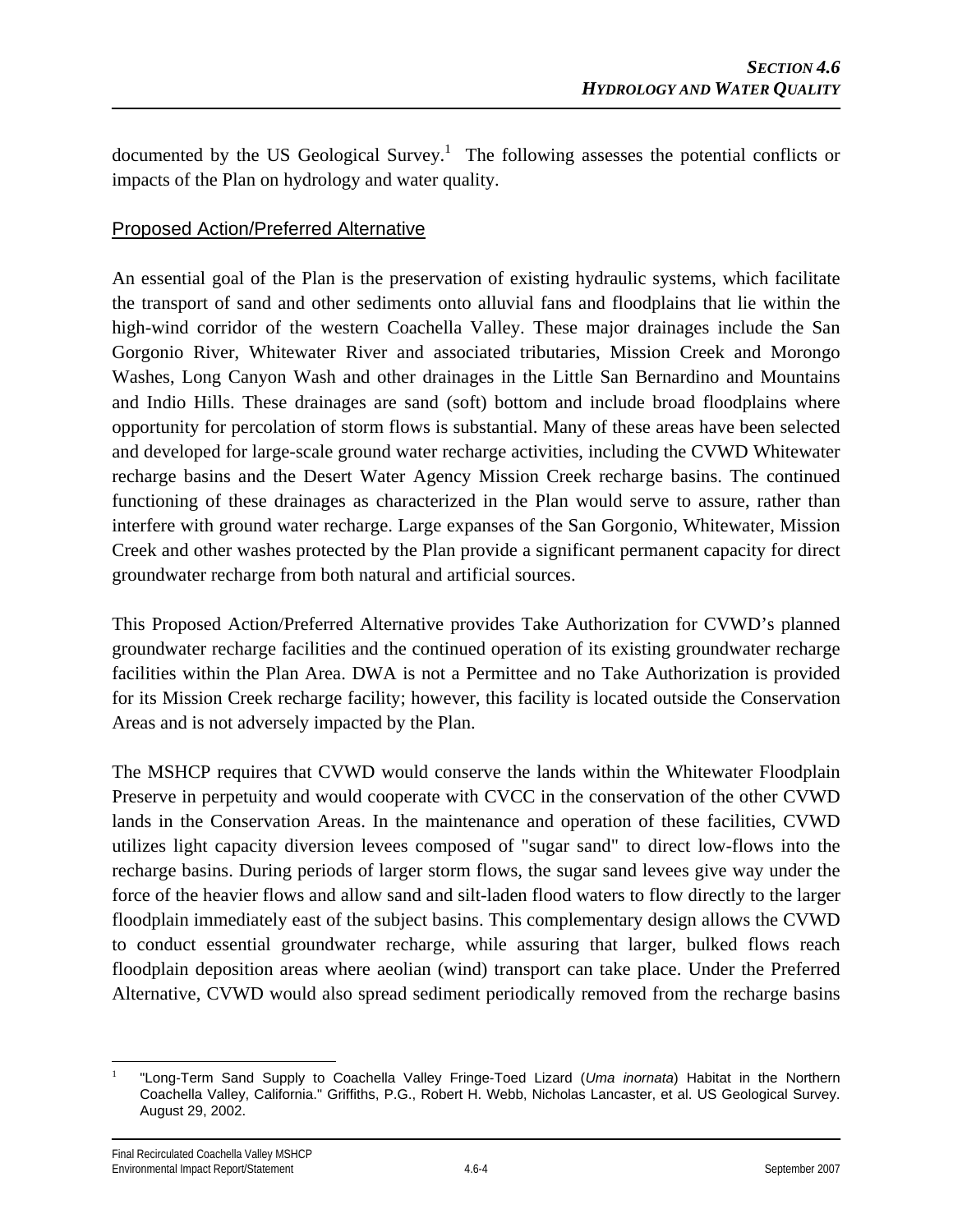in the aeolian transport zone for the Whitewater Floodplain Preserve. The Preferred Alternative is not expected to significantly interfere with artificial groundwater recharge facilities/activities.

The Proposed Action/Preferred Alternative provides Take Authorization for the operation and maintenance of levees and flood control channels within the Conservation Areas to ensure that Plan implementation does not expose people or structures to significant risk of loss, injury, or death from flooding, including flooding as a result of the failure of a levee or dam. Further, the Plan would not in itself permit housing within a 100-year flood hazard as mapped on a federal Flood Hazard Boundary or Flood Insurance Rate Map or other flood hazard delineation map. Nor would the Plan itself permit structures which would impede or redirect flood flows within a 100-year flood hazard area, or create or contribute runoff water which would exceed the capacity of existing or planned storm water drainage systems or provide substantial additional sources of polluted runoff.

The Proposed Action/Preferred Alternative would not contribute to inundation by seiche, tsunami, mud or debris flow since it would not create any physical changes that would cause or contribute to such inundation. In contrast, the Plan would conserve many floodplain areas, thus reducing the potential for structures to be build in these areas.

### **Surface Waters**

As shown on Figure 4-5 in the Draft EIR/EIS and Figure 3-1 in the Draft MSHCP, persistent surface waters in the Plan Area are limited to those associated with the Salton Sea, the lower reaches of the Whitewater River, and the sources of the Whitewater River in Whitewater Canyon. Perennial flows are also associated with major drainages of the SRSJM, including Snow Creek, Palm Canyon, and others. Also identified are the fault-controlled oases located along the San Andreas Fault, which passes through the Plan Area. The Colorado River is another important water source in the Plan Area and is delivered to the southeastern Coachella Valley by the Coachella Branch of the All-American Canal to supply the lower valley agricultural irrigation system. The MWD Colorado River Aqueduct discharges Colorado River water into the upper Whitewater River as a source of groundwater recharge in the upper valley. The Salton Sea water quality is well documented and is not affected by the Proposed Plan.

The quantity and quality of surface waters in the Coachella Valley vary with the source. Four representative sources of surface water and their primary constituents are shown in the table below, Table 4-5. The Whitewater River (North) represents rain and snowmelt from the San Bernardino Mountains. Snow Creek represents rain and snowmelt from the San Jacinto Mountains. Typical quality of Colorado River water is also compared to this same water after use in agricultural irrigation.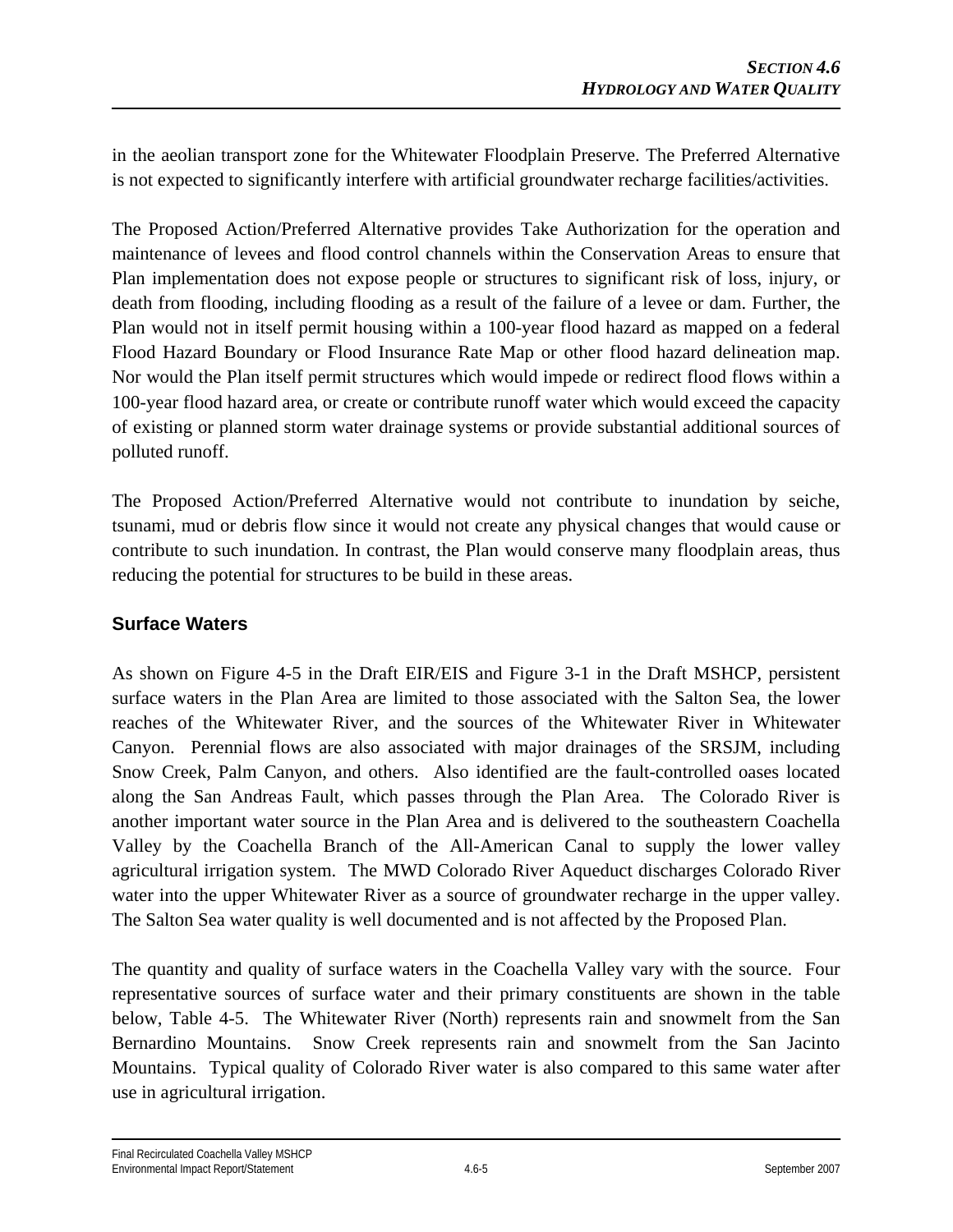|                        | <b>Whitewater River</b>            |                   |                       | <b>Whitewater River</b> |
|------------------------|------------------------------------|-------------------|-----------------------|-------------------------|
| Source                 | (North)                            | <b>Snow Creek</b> | <b>Colorado River</b> | (South)                 |
| Constituent            | Epm <sup>1</sup> /ppm <sup>2</sup> | Epm/ppm           | Epm/ppm               | Epm/ppm                 |
| Ca                     | 1.75/35                            | 0.50/10           | 3.97/79               | 9.09/181                |
| Mg                     | 0.90/11                            | 0/0               | 2.31/28               | 3.74/45                 |
| Na                     | 0.62/14                            | 0.47/11           | 4.78/110              | 32.58/749               |
| К                      | 0.108/4.2                          | 0.04/1.6          | 0.11/4.3              | 0.39/15                 |
| CI                     | 0.1/4                              | 0.0               | 6.01/213              | 15.96/566               |
| <b>Total Dissolved</b> | 201 ppm                            | 55 ppm            | 727 ppm               | 2,983 ppm               |
| <b>Solids</b>          |                                    |                   |                       |                         |

**TABLE 4-5 MSHCP Plan Area: Mineral Analysis of Representative Surface Waters** 

**Notes:** <sup>1</sup> epm = chemical equivalents per million; <sup>2</sup> ppm = parts per million by weight.

**Source:** DWR Bulletin No. 108: CV Investigation, California Department of Water Resources, July 1964.

Through Reserve assembly, the Plan would not substantially alter any existing drainage pattern, including through the alteration of the course of a stream or river, in a manner that would result in substantial erosion or siltation on- or off-site, nor in a manner that would substantially increase the rate or amount of surface runoff in a manner that would result in flooding on- or off-site. For the same reason, the Plan would not degrade water quality; nor would it substantially deplete groundwater supplies or interfere substantially with groundwater recharge such that there would be a net deficit in aquifer volume or a lowering of the local groundwater table level. Again, for the same reason, the Plan would not violate any water quality standards or waste discharge requirements.

The Proposed Action/Preferred Alternative does not propose any significant change to existing or planned flood control projects or facilities, which could result in increasing or contributing to the danger of inundation by mud or debris flows. Existing regulation of Development on mapped floodplains (where permitted) is intended to reduce risk to lives or property to a level that is less than significant; the Plan would have no effect on these regulations or their enforcement. The federally sponsored and recently approved Thousand Palms (Whitewater River Basin) flood control project<sup>2</sup> provides 100-year flood protection for urban development in a 45 square mile Plan Area.

The Thousand Palms/Whitewater River Basin flood control project levee system is designed to allow and facilitate a cascading of fluvial discharges from several drainages onto the wind-swept portion of the valley floor, where it is transported into sensitive habitat for sand-adapted species

 $\overline{a}$ 2 "Whitewater River Basin Feasibility Report and Environmental Impact Statement," prepared by the U.S. Army Corps of Engineers, Los Angeles District. June 26, 2000. Planning area extended south from the Indio Hills, east of Rio del Sol, to existing and planned residential development subject to flooding and inundation.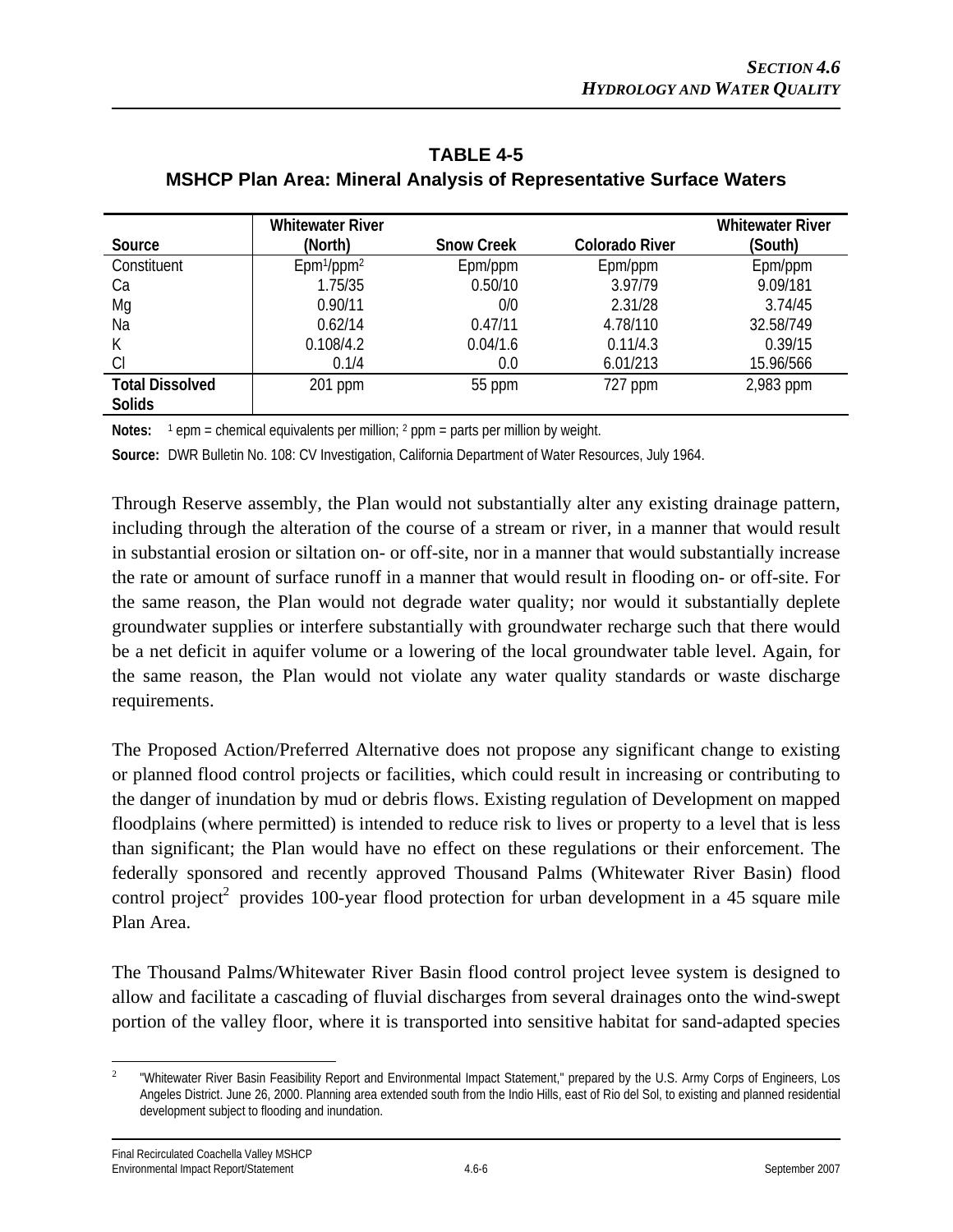covered in the Plan. No other federal projects are planned which could adversely affect the Plan's implementation or be affected by the Plan. The Preferred Alternative does not conflict with but rather complements requirements of federal agencies to act to reduce risk of flood loss and minimize impacts human safety, health and welfare, and to restore the natural and beneficial values of floodplains.

#### Public Lands Alternative

This Alternative would not, in and of itself, interfere with natural or artificial groundwater recharge because no new lands are conserved.

Adoption of the Public Lands Alternative involves no new acquisition of lands and is not expected to conflict with federal flood control projects or actions necessary to reduce risk of flood loss, restore the natural and beneficial values of floodplains, or protect human life and property. Neither would the alternative potentially contribute to inundation from mud or debris flows, given that it does not alter existing or planned flood control nor affect existing or planned land use patterns. The Alternative would not degrade water quality, be responsible for any structures being sited in floodplains, or alter any drainage patterns. While this Alternative would not have any significant adverse impacts, it would also have fewer beneficial impacts than the Preferred Alternative.

This alternative could adversely affect existing and planned groundwater recharge facilities in the Plan Area. Portions of the existing Whitewater Recharge Basins area are federal lands and the lack of a broader Reserve System resulting from this alternative could jeopardize these facilities when permit renewal came up in 2015. Lands within or adjacent to portions of the planned CVWD Dike 4 and Martinez Canyon recharge basins projects are under federal ownership. The Public Lands Alternative could result in the need for individual permits for their development. In the absence of a comprehensive conservation plan as with the Preferred Alternative, securing individual permits for such projects would be substantially more difficult. These uncertainties and the biological resource conservation issues that would remain unresolved under this alternative mean that the potential for adverse impacts to existing and planned groundwater recharge facilities could be significant for CEQA analysis purposes.

#### Core Habitat with Ecological Processes Alternative

The Core Habitat with Ecological Processes Alternative provides for less conservation than the Preferred Alternative, but the impacts to hydrology and water quality from implementation of this Alternative are essentially the same as those for the Preferred Alternative.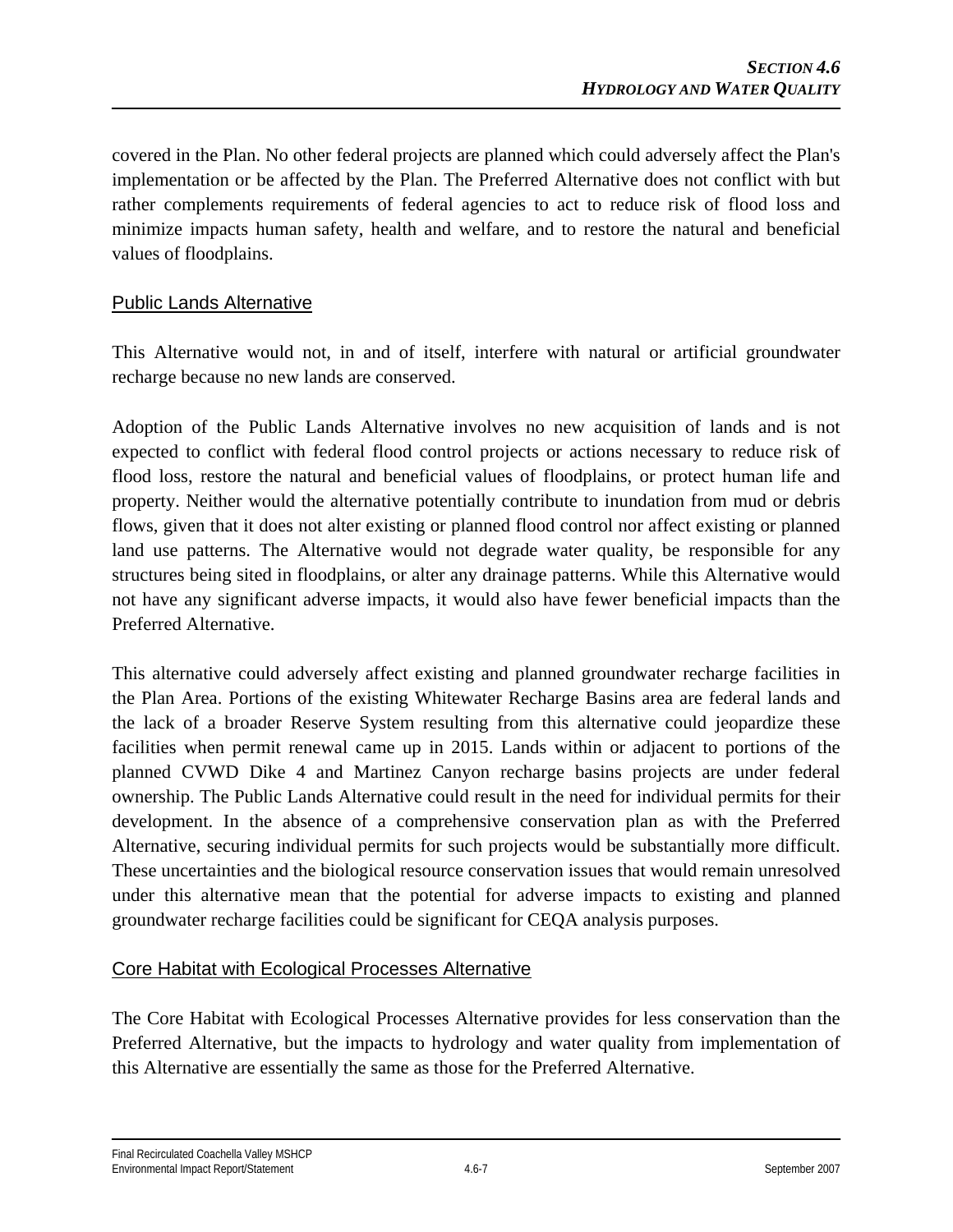#### Enhanced Conservation Alternative

This Alternative would result in a substantial increase in lands in Conservation Areas beyond that of any of the other Alternatives. Additional lands would be added to a variety of broadly distributed Conservation Areas. This Alternative would somewhat increase the amount of alluvial fan and floodplain that would be placed in conservation. The San Gorgonio and Whitewater River washes and floodplain acquisitions would be modestly increased. Additional portions of the floodplains of the Mission Creek and Big/Dry/Little Morongo Washes would also be acquired from willing sellers under this Alternative, with the stated purpose of limiting the extent of flood control improvements. The expansion of the Mission/Morongo floodplain would be for the stated purposes of enhancing the function of the floodplain as a wildlife movement corridor. The Alternative does not include lands in a Conservation Area at the mouth or along the length of the Long Canyon Wash.

The Enhanced Conservation Alternative does not interfere with either natural or artificial ground water recharge. This Alternative creates greater opportunities for conflicts with adopted local or regional flood control plans or projects. Specifically, the Desert Hot Springs Master Drainage Plan calls for both upstream and downstream improvement of Mission Creek and Morongo Wash stormwater channels, and significant reduction of the FEMA-mapped 100-year floodplain. The Enhanced Conservation Alternative would significantly alter or could preclude these improvements, which are important to the protection of existing and planned development in the vicinity of these drainages.

The Enhanced Conservation Alternative also appears to conflict directly with continued development of the Mid-Valley Stormwater Channel, which has been designed and is being implemented by CVWD and affected local jurisdictions. The Mid-Valley channel benefit area includes lands located south of US Interstate-10 and east of Date Palm Drive in Cathedral City, extending eastward along the northeast-facing slope of the Palm Springs Sand Ridge. Extending and beyond Cook Street in the City of Palm Desert.

The Enhanced Conservation Alternative proposes large portions of this area in a Conservation Area, although substantial portions of these lands have already developed and other developments have already been approved. Adoption of this Alternative would require the deferral, significant reduction or elimination of the Mid-Valley Stormwater Channel. Much of the development that has created the need for this facility has already occurred. It is uncertain how or to what extent this Alternative would ultimately impact this facility; however, the impacts to existing and future development could be significant for CEQA analysis purposes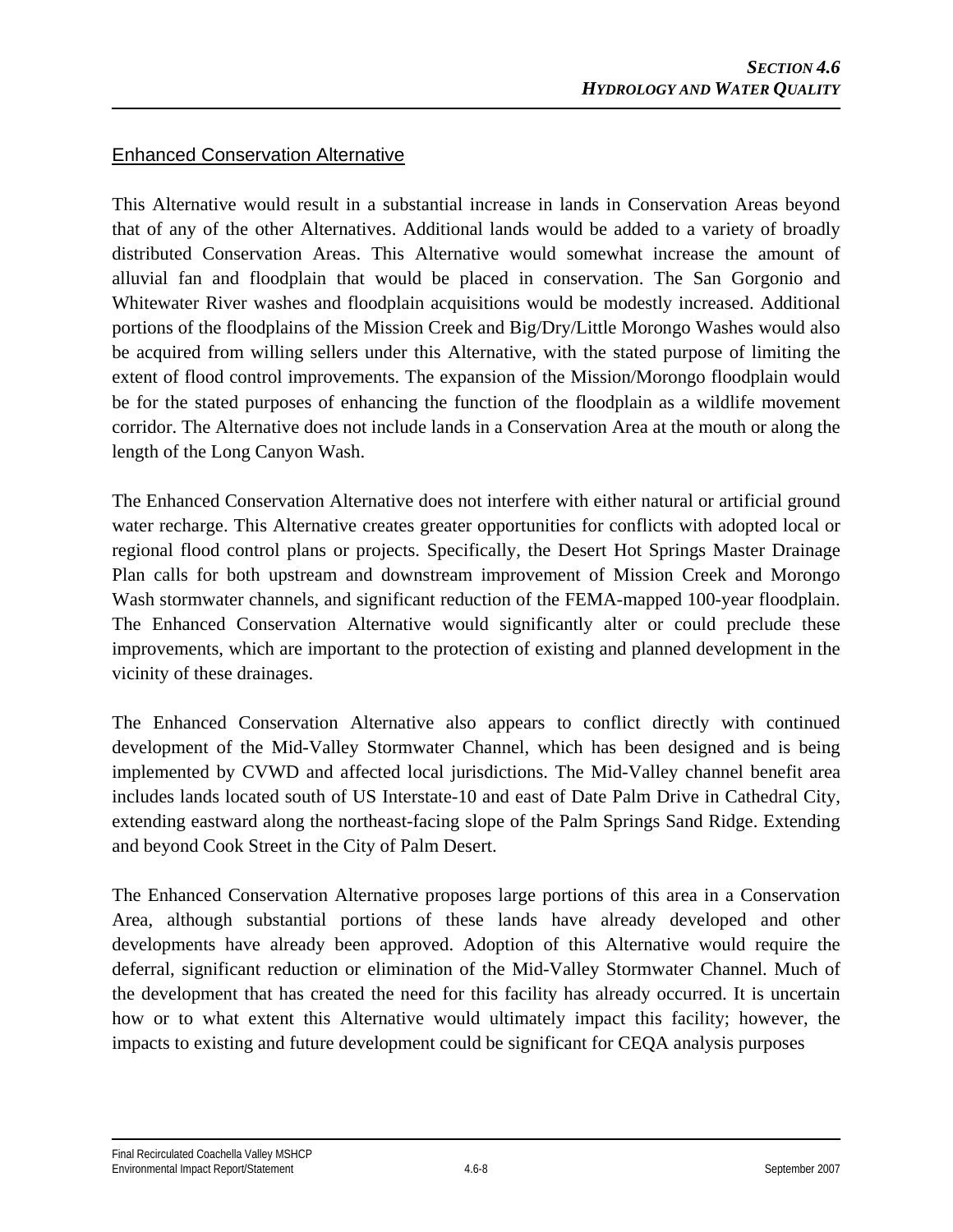The Enhanced Conservation Alternative also expands the Conservation Area and management for a substantially greater portion of the Coachella Valley Stormwater Channel, extending the conservation management length to the juncture of the subject channel and the Thousand Palms Channel in Indio. As with the upper segment of this channel (Whitewater River Channel), the subject channel is the primary flood control facility in this part of the Plan Area. The Coachella Valley Stormwater Channel is also essential to the safe and efficient operation of the valley's agriculture. Potential conflicts may arise between the desire to optimize riparian and other habitats supported by the channel, and its function and capacity as a regional flood control facility.

### No Action/No Project Alternative

The No Action/No Project Alternative does not include Plan adoption and would therefore have no impact on hydrology and water quality or local, regional, state, or federal flood control plans. Many of the covered flood control projects and areas of operation and maintenance responsibilities listed as Covered Activities in the MSHCP are located at least partially within identified Conservation Areas; it can be assumed that most of these activities and projects may require individual Take permits. Over time, pressure on additional species could result in their becoming listed, further exacerbating the problems in facilitating Development by implementing planned flood control improvements.

In theory, all of the flood control projects/activities defined as Covered Activities could be implemented under the individual permit process. However, securing such permits can be expensive and time consuming, and as cumulative impacts became more apparent, Wildlife Agencies could conceivably refuse further project approvals until more comprehensive conservation efforts were once again attempted.

Listed and sensitive species have received state and federal protection and in the past have placed constraints on flood control projects, how they protect development, and on overall economic activity. In light of the highly specialized and, in some cases endemic and nearendemic nature of many of the MSHCP covered species, under the No Action/No Project Alternative conflicts are likely to increase as continuing habitat loss and fragmentation drives more of these species toward listing by state and federal agencies.

The No Action/No Project Alternative also precludes a coherent, integrated and coordinated conservation plan that could provide long-term protection of Listed and sensitive species and their habitats by taking into consideration and integrating flood control projects with conservation goals and objectives. In addition to the continued piecemeal means by which flood control projects/species protection conflicts are addressed, over time circumstances could worsen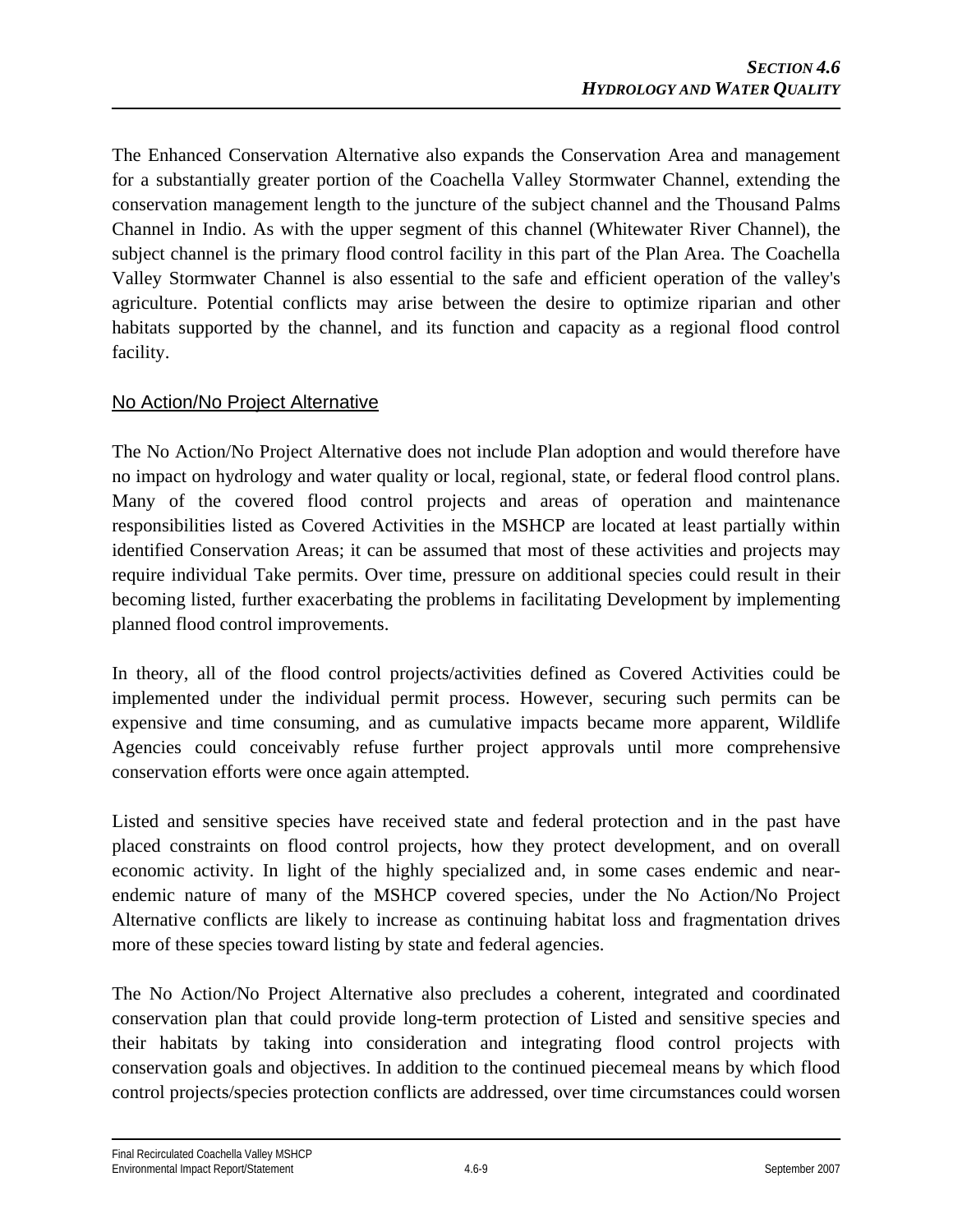and the extent and pattern of potentially induced urban development could ultimately preclude the possibility of structuring viable habitat conservation plans that can assure the long-term protection of these species.

There are time limits within which the Service is to respond to requests for Section 7 permits; however, there is no time limit on processing requests for Section 10(a) permits. In addition to the uncertainties of securing permits, the costs associated with obtaining permits on an individual basis can be very high; and there is no guarantee that the Service and CDFG would be able to grant Permits. In the absence of coordinated conservation for the Plan's Covered Species and the essential nature of improved and maintained flood control facilities in the Plan Area, some projects may not be permitted. For individual flood control projects, therefore, the individual permit process is expected to take a longer period of time, potentially delaying their implementation.

This Alternative would not directly affect or interfere with artificial groundwater recharge facilities/activities. However, the No Action Alternative also precludes a coherent, integrated and coordinated conservation plan that could provide long-term permitting for these essential facilities. The Whitewater recharge basin permit expires in 2015 and would require new formal consultations with federal and state wildlife officials in order for it to be extended. These facilities would also need to secure Take Authorization for this and other groundwater recharge projects by the Wildlife Agencies. In the absence of a comprehensive, conservation plan, urban development in the Plan Area would continue.

Fragmented conservation efforts may not be able to avoid subsequent plant and wildlife listings that could adversely affect the viability of these recharge projects, both existing and proposed. The continuation of the status quo could result in significant interference with artificial groundwater recharge facilities/activities.

### **Summary of Hydrology and Water Quality Impacts for All Alternatives**

Impacts associated with the various alternatives of the MSHCP are summarized in Table 4-6. The Proposed Action/Preferred Alternative, Public Lands Alternative, and the Core Habitat with Ecological Processes Alternative avoid significant impacts with respect to hydrology and water quality. The Enhanced Conservation Alternative results in large areas where planned flood protection would not or might not occur (Mission Creek/Morongo Washes). The No Action/No Project Alternative would result in a continuation of piecemeal review of flood control projects without the benefit of integrating flood control with species protection and habitat preservation.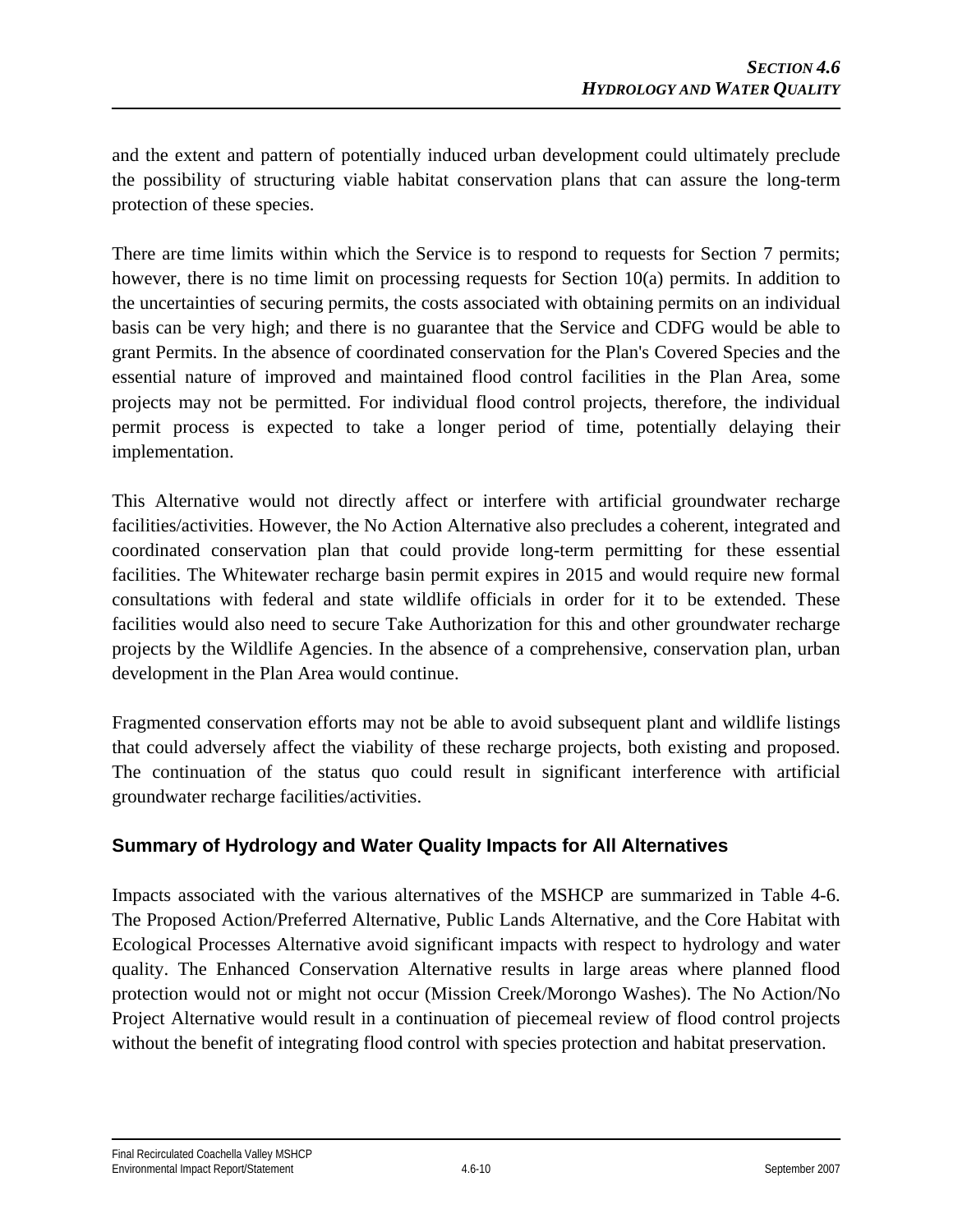# **TABLE 4-6 Hydrology and Water Quality Summary of Impact by Alternative**

|                                                    | <b>Potential Adverse Impacts to</b> |  |
|----------------------------------------------------|-------------------------------------|--|
| <b>Alternative</b>                                 | <b>Hydrology and Water Quality</b>  |  |
| Proposed Action/Preferred Alternative              | N <sub>0</sub>                      |  |
| <b>Public Lands Alternative</b>                    | Potential indirect                  |  |
| Core Habitat with Ecological Processes Alternative | No.                                 |  |
| <b>Enhance Conservation Alternative</b>            | No.                                 |  |
| No Project/No Action Alternative                   | Potential indirect                  |  |

### **4.6.4 Hydrology- and Water-Quality-Related Mitigation Measures**

Of the alternatives considered, only the Enhanced Conservation Alternative has the potential to have direct and potentially significant adverse impacts on local or regional flood control plans and facilities for CEQA analysis purposes. This alternative could also conflict with requirements of federal agencies required to take action to manage floodplains and provide protection. The Public Lands Alternative and the No Action/No project Alternative could have indirect significant impacts for CEQA analysis purposes if the lack of Take Authorization adversely impacted the ability of CVWD to construct new recharge facilities or to maintain existing facilities. No Feasible mitigation measures have been identified.

### **4.6.5 Levels of Significance after Mitigation for CEQA Analysis**

Only the Enhanced Conservation Alternative has been identified as having a significant potential for adverse impacts for CEQA analysis purposes. No Feasible mitigation measures have been identified, so the potential impact of this Alternative would be significant. The Public Lands Alternative and the No Action/No project Alternative could have indirect significant impacts if the lack of Take Authorization adversely impacted the ability of CVWD to contract new recharge facilities or to maintain existing facilities.